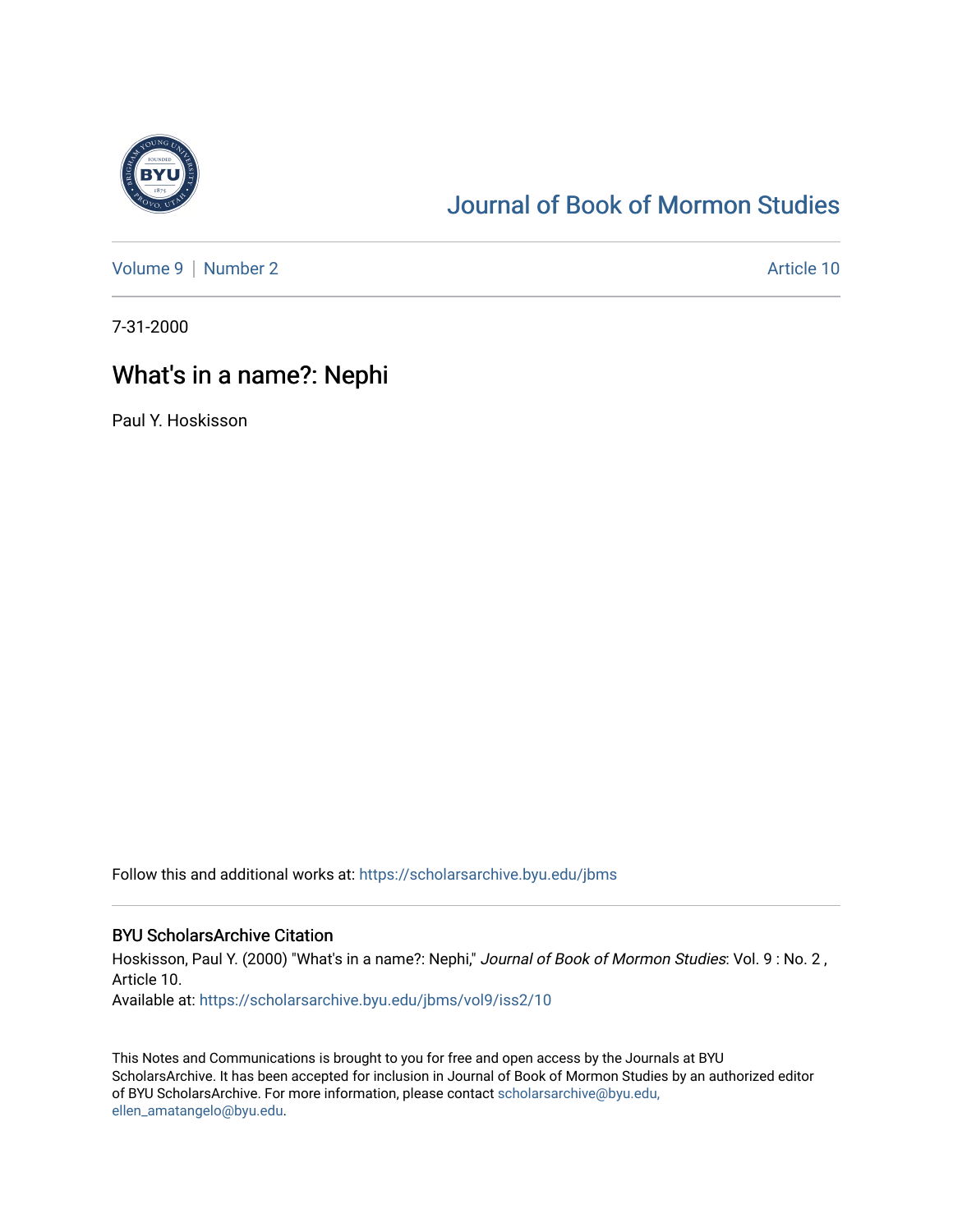

NEAL A. MAXWELL INSTITUTE FOR RELIGIOUS SCHOLARSHIP

BRIGHAM YOUNG UNIVERSITY . PROVO, UTAH

- What's in a Name? Nephi **Title**
- Paul Y. Hoskisson **Author(s)**
- *Journal of Book of Mormon Studies* 9/2 (2000): 64–65, 83. **Reference**
	- 1065-9366 (print), 2168-3158 (online) **ISSN**
- Though the name *Nephi* conforms in some ways to **Abstract**common Semitic patterns, none of the possible consonantal roots that appear in Hebrew can be applied to the name. Other possible sources such as Ugaritic or Egyptian may be considered.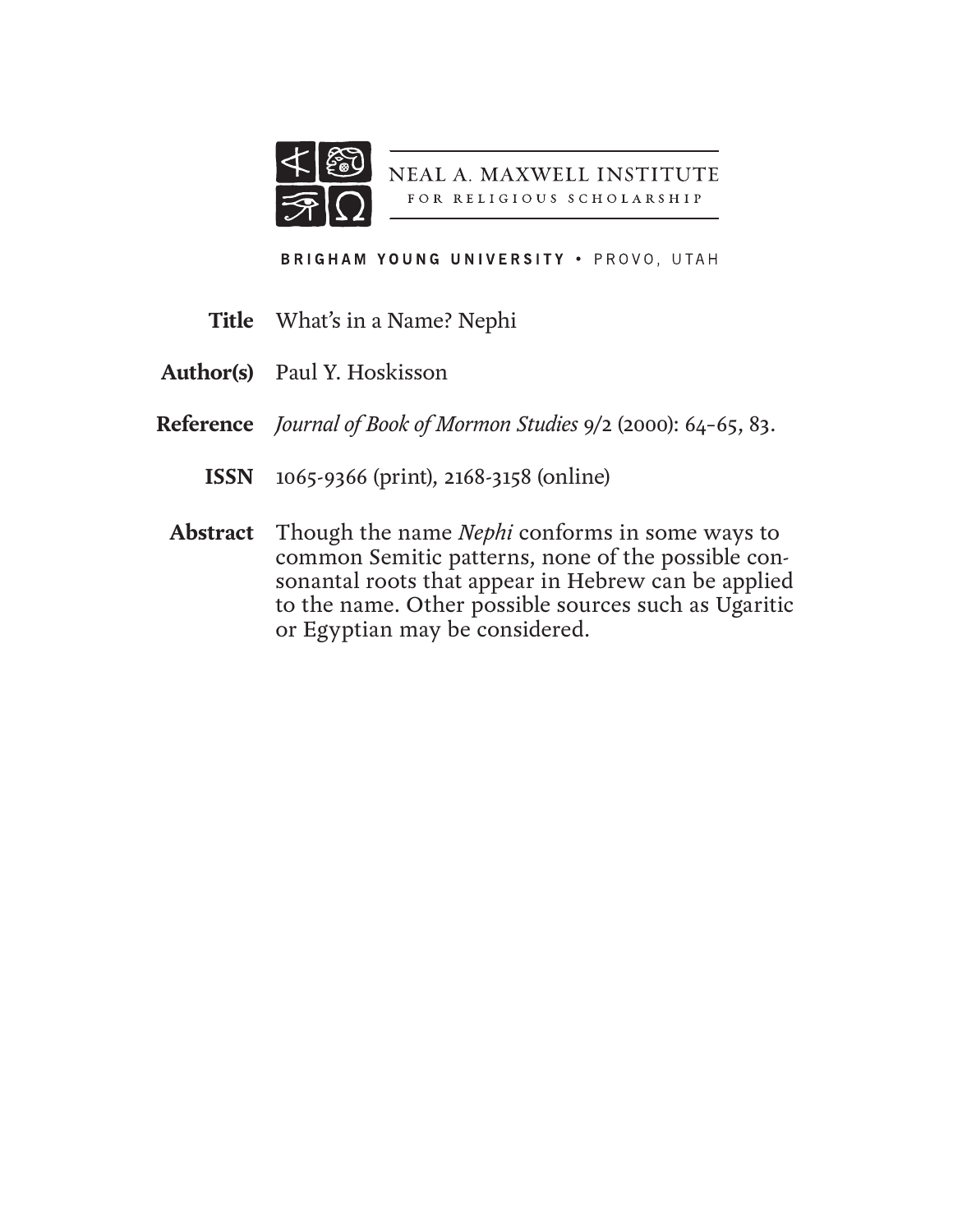

### *Paul Y. Hoskisson*

When seeking to explain the Book of Mormon names of Lehi, his people, and their descendants, the researcher would do well to first explore Hebrew possibilities, since that is the background out of which the Lehites came. If nothing is found in the Hebrew sources, then the search should be expanded to other closely related North-West Semitic languages. Only after these sources have been exhausted should the researcher turn to other Semitic and non-Semitic, particularly Egyptian, sources.

When searching within Semitic language sources, the researcher should pay close attention to the established noun and verbal patterns common to almost all Semitic languages. For example, most words in Semitic languages are built on a base of three sequential consonants. For any given base, nouns, verbs, adjectives, and other words are formed by following certain patterns of adding to the consonant base various vowels, prefixes,

infixes, suffixes, and consonant doublings. At times one or two of the consonants may elide, that is, be unrepresented in the script. But even these elisions follow regular patterns.

The name *Nephi* appears to conform to the common Semitic noun pattern CvCCi, where *C* stands for "consonant," *v* stands for "vowel," and *i* stands for itself. This pattern is exemplified by biblical names, such as *Zimri* and *Omri,* and by the Book of Mormon name *Limhi* and possibly *Lehi*. These names appear to be shortened names of the type well known from North-West Semitic Amorite personal names of the Middle Bronze Age, such as *Zimri-Lim.* Thus, the root for *Nephi* should be sought under the following possible consonantal structures or roots: *npy, np>,*   $n^c p$ ,  $n v p$ ,  $n^2 p$ , or  $n p^2$ , where in the case of the name *Nephi* either the  $[y]$ , the  $[\text{c}]$ , or the  $[\text{c}]$  has elided as a consonant. ([*>*] ayin and [*<*] aleph are consonants that are represented in the Semitic lan-

guages but have no corresponding character in the English alphabet.) Present and apparently earlier LDS pronunciation of the name *Nephi* (i.e., *nΣ-f•*) would, however, preclude the root *nph/˙,*  which would require a pronunciation approximating *nep-h•.*

None of the six possible consonantal roots appear in Hebrew in any form that can be applied to the name *Nephi*. The next best place to look for an etymology would be another North-West Semitic language. Ugaritic is one of the better candidates because it is very closely related to Hebrew.<sup>1</sup> It was spoken at a site on the Syrian coast north of Lebanon. After the destructions that brought the Late Bronze Age to a close at about 1200 b.c., there is no evidence that it continued to exist as a written language. Thus, Ugaritic apparently ceased to be written about 600 years before Lehi left Jerusalem. Nevertheless, Ugaritic has proven extremely valuable to students of Hebrew because it opens a win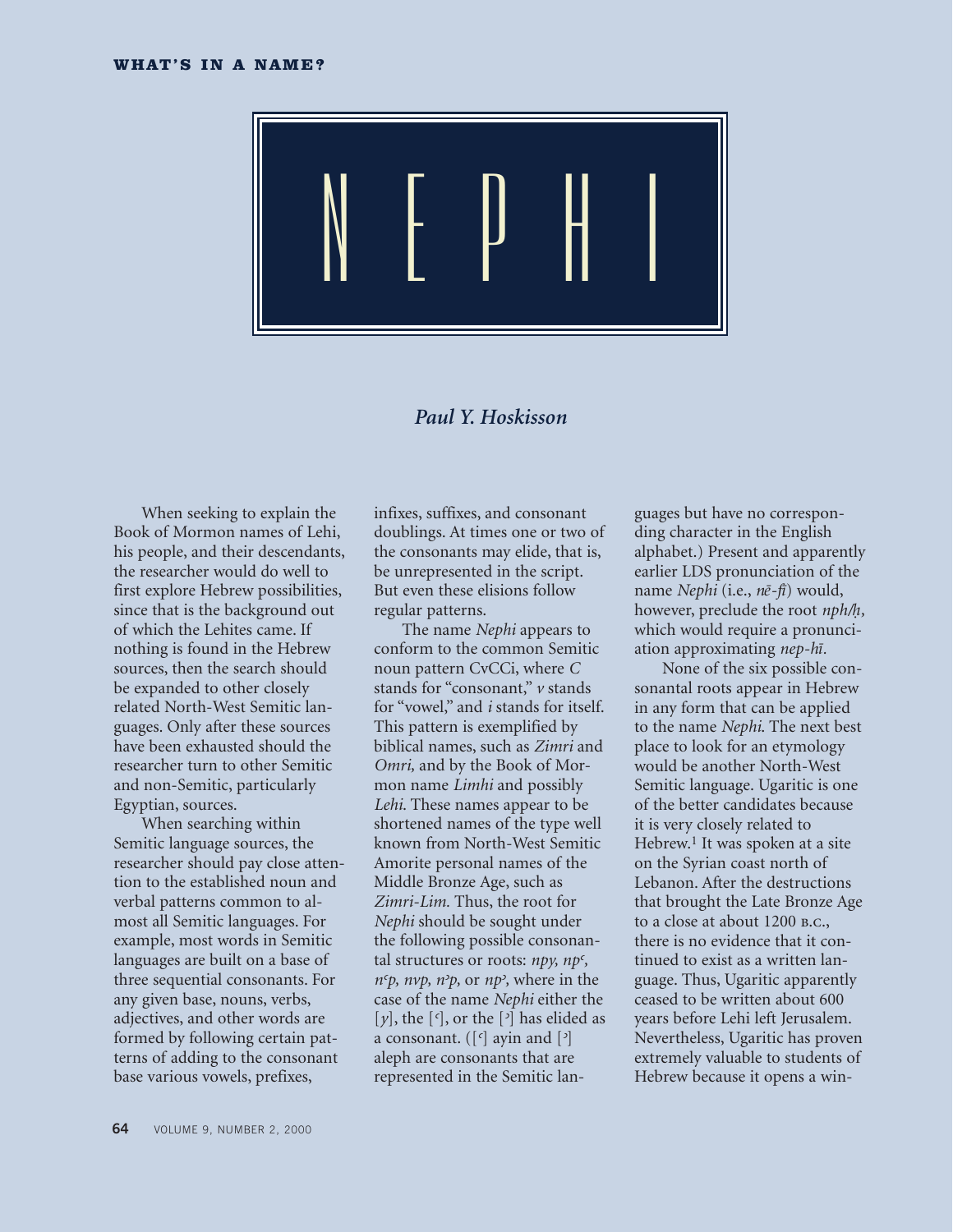dow into the North-West Semitic languages and literature at a time prior to the appearance of the first Hebrew inscriptions.

Of the six possible consonantal roots listed above, *npy* and *np>* are attested in Ugaritic. Ugaritic *npy* appears to mean "to expel, to drive away."2 It is not attested in any personal name, but the meaning could be something like "expelled one." This root may also be behind the personal name *nfy* found on inscriptions in the Arabian peninsula.3

The Ugaritic root *np<sup>c</sup>* could also yield *Nephi*. This root means "to flourish"4 and is probably related to the Arabic *nf>,* "to flourish," and possibly to Arabic *yf>,* meaning "to be grown up, climb." To date, I am not aware of this root being used in a personal name in any Semitic language. Nevertheless, it would not be far afield to posit a meaning for the name *Nephi* from this root, such as "increase [of God]."

Admittedly, it would have been better to have evidence from the time and place where Lehi and Sariah lived prior to leaving Jerusalem. Despite the lack of such evidence for the present from the sixth and fifth centuries b.c., it is good to know that an etymology for *Nephi,* possibly meaning "expelled one" or "increase," can be suggested from tangential material that predates (Ugaritic) and postdates (texts of the Arabian peninsula) the time of Lehi. This tangential evidence also brackets the geographic area considered to be Lehi's homeland, that is, north and southeast of Israel.

Etymologies from Egyptian for the name *Nephi* cannot be ruled out. Though Egyptian is not a Semitic language, it certainly should be the first non-Semitic language the researcher should turn to if a Semitic etymology is not readily found. Therefore, I would be remiss if I did not mention that other scholars have offered Egyptian etymologies for *Nephi*. 5 Hugh Nibley has noted that an Egyptian captain was named *Nfy*, but he offered no etymology.6 Others have suggested

that Egyptian *nfw/nfy* may mean "captain." It has also been suggested that *Nephi* may come from Egyptian *nfr* or from Hebrew *nbi,* neither of which seems as plausible as the other suggestions.

As the previous articles on the personal names in the Book of Mormon printed in this journal have made clear, onomastic studies are composed of informed guesses punctuated with uncertainty. Only time, better knowledge of the sources, and new evidence will help to give precision and resolve questions. Until then, students of the Book of Mormon must be content to live with some degree of uncertainty and imprecision. In the meantime, it is my hope that the discussions of Book of Mormon names in this journal will help to create a sense of wonderment about a book we honor as God's word and thereby foster a climate of belief.